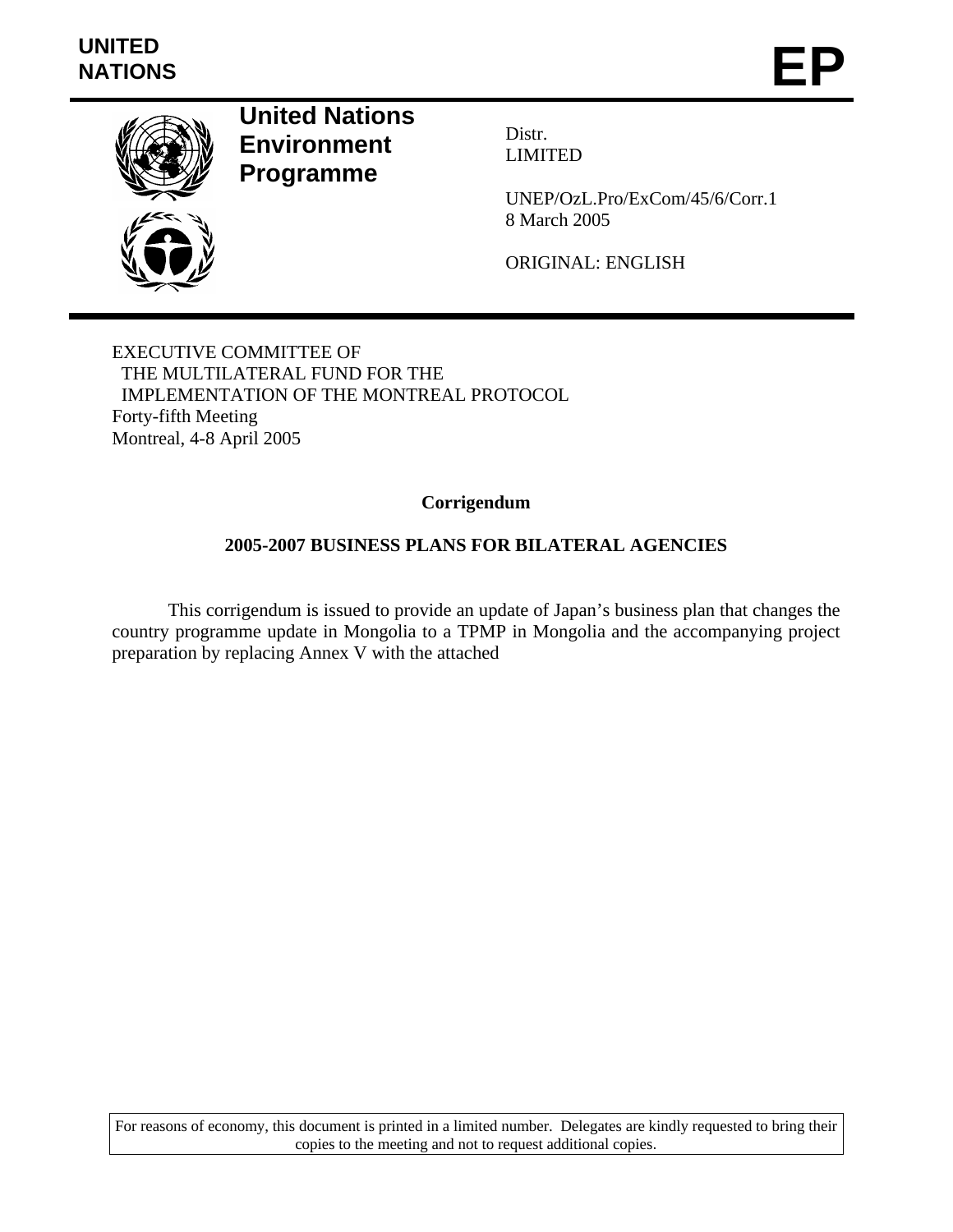### UNEP/OzL.Pro/ExCom/45/6/Corr.1

#### **JAPAN- Business Plan 2005-07**

Status: Draft

Current version update: 27/01/05\

| Number         | <b>Country/Project</b>                                                                                                                                                                                                                                                                                                                                                                                    | Sector | Status<br>provald<br>$\mathbf{a}$ | <b>Leading</b><br>national<br>agency         | Cooperating<br>IA | <b>ODS</b><br>phase<br>out | 2005<br>$45 -$<br>47ExCom | 2006<br>48-<br>50ExCom | 2007<br>$51-$<br>53ExCom | <b>Remarks</b>                                                                    | <b>Total</b><br><b>Triennium</b> | <b>Total</b><br>Project |
|----------------|-----------------------------------------------------------------------------------------------------------------------------------------------------------------------------------------------------------------------------------------------------------------------------------------------------------------------------------------------------------------------------------------------------------|--------|-----------------------------------|----------------------------------------------|-------------------|----------------------------|---------------------------|------------------------|--------------------------|-----------------------------------------------------------------------------------|----------------------------------|-------------------------|
|                | Regional (Asia and Pacific)<br>Consultation Workshop and<br><b>Demonstration Project on Innovative</b><br>Financing. Practical consultation to A5<br>countries to prepare specific schemes<br>for chiller conversion assistance and/or<br>SME financing. Experiences gained in<br>demonstration projects are fully used.<br>Financing authorities of A5 countries<br>are targetted at together with NOUs. |        |                                   | Min. of $\dots$                              | World<br>Bank     | N/A                        | \$200,000                 |                        |                          | The project<br>cost should be<br>calculated<br>based upon the<br>project content. | \$200,000                        | \$200,000               |
| $\overline{2}$ | China<br>CFC refrigerant phase-out plan for the<br>service sectors.                                                                                                                                                                                                                                                                                                                                       |        | 44th                              | Min. of<br>Economy,<br>Trade and<br>Industry | <b>UNIDO</b>      |                            | \$3,390,000               |                        |                          |                                                                                   | \$3,390,000                      | \$4,520,000             |
| 3              | (Preparation of capasity building<br><i>project</i> )                                                                                                                                                                                                                                                                                                                                                     |        |                                   | Min. of $\dots$                              | to be<br>decided  |                            | \$20,000                  |                        |                          |                                                                                   | \$20,000                         | \$20,000                |
| 4              | (capacity building project)<br>Subject to consultation with the Chinese<br>Government                                                                                                                                                                                                                                                                                                                     |        |                                   | Min. of $\dots$                              | to be<br>decided  |                            |                           | to be<br>decided       | to be<br>decided         | The project<br>cost should be<br>calculated<br>based upon the<br>project content. | \$0                              | to be<br>decided        |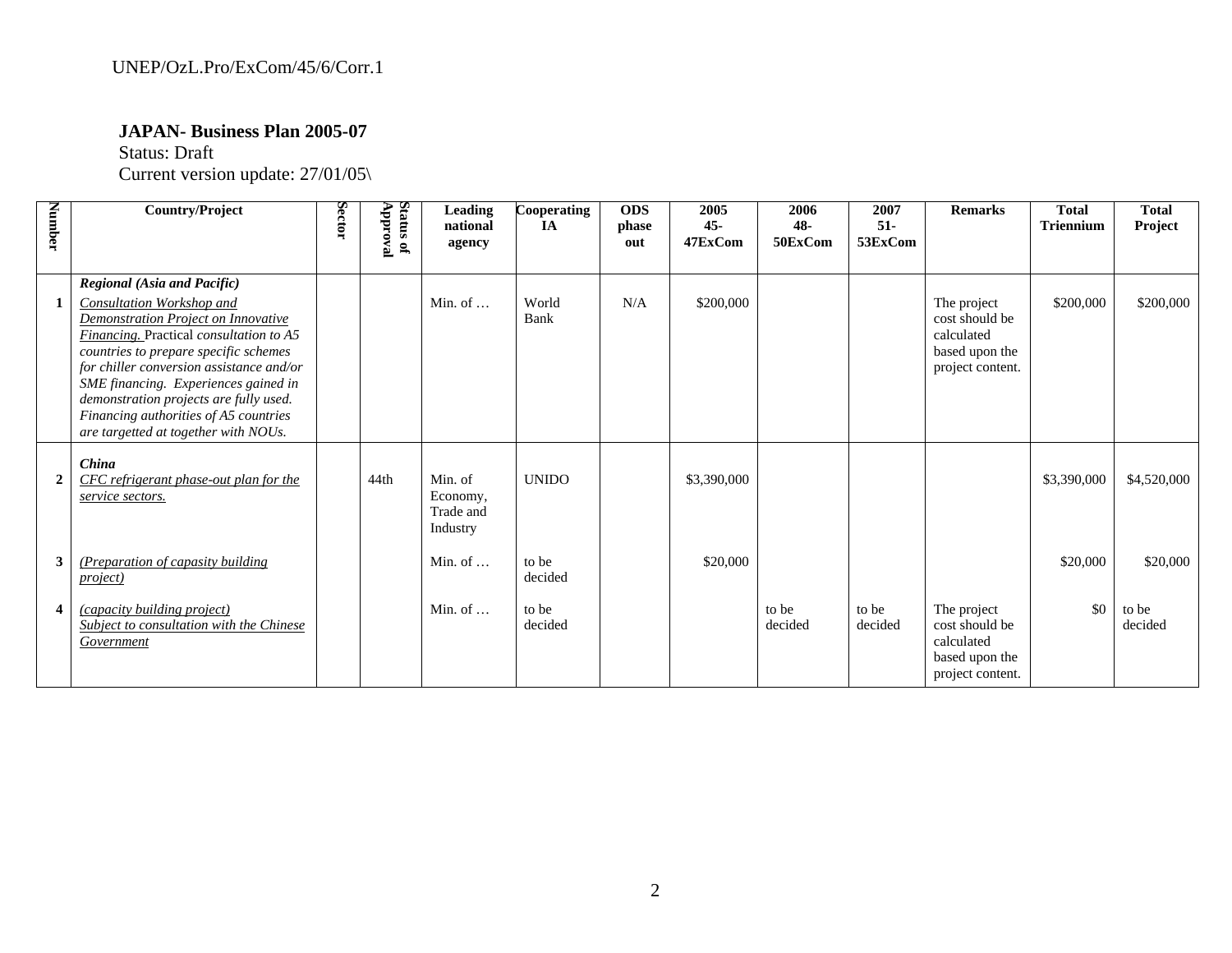| Number           | <b>Country/Project</b>                                                                                                                                                                                      | <b>Sector</b> | <b>Status of</b><br>[PAOAddy] | <b>Leading</b><br>national<br>agency         | Cooperating<br>IA                         | <b>ODS</b><br>phase<br>out | 2005<br>$45 -$<br>47ExCom | 2006<br>48-<br>50ExCom | 2007<br>$51-$<br>53ExCom | <b>Remarks</b>                                                                                                                                         | <b>Total</b><br><b>Triennium</b> | <b>Total</b><br>Project |
|------------------|-------------------------------------------------------------------------------------------------------------------------------------------------------------------------------------------------------------|---------------|-------------------------------|----------------------------------------------|-------------------------------------------|----------------------------|---------------------------|------------------------|--------------------------|--------------------------------------------------------------------------------------------------------------------------------------------------------|----------------------------------|-------------------------|
| 5                | <b>India</b><br><b>CTC Phase-out Plan for the</b><br><b>Consumption and Production Sectors.</b><br>Only Japanese contribution shown.                                                                        | <b>SOL</b>    | 42nd                          | Min. of<br>Economy,<br>Trade and<br>Industry | World<br>Bank.<br>UNDP,<br>GTZ,<br>France |                            | \$2,780,000               |                        |                          | The Phase-out<br>Plan was<br>approved at<br>39th ExCom;<br>the<br>disbursements<br>of the funding<br>is subject to<br>42nd ExCom<br>and 45th<br>ExCom. | \$2,780,000                      | \$5,560,000             |
| 6                | <b>Indonesia</b><br>Assistance for the implementation of<br>strategic planning of the Multilateral<br>Fund to promote compliance with the<br>Montreal Protocol in the Asia and<br>Pacific region (phaseIII) |               |                               | Min. of the<br>Environment                   | <b>UNEP</b>                               |                            |                           | to be<br>decided       |                          | The project<br>cost should be<br>calculated<br>based upon the<br>project content.                                                                      | \$0                              | to be<br>decided        |
| 7                | <b>Mongolia</b><br>Preparation of TPMP:                                                                                                                                                                     | <b>REF</b>    |                               | Min. of the<br>Environment                   | <b>UNEP</b>                               | N/A                        | \$33,900                  |                        |                          |                                                                                                                                                        | \$33,900                         | \$33,900                |
| 8                | TPMP: Will be the result of the<br>preparation stage. The aim will be to<br>ensure that country is able to continue<br>its ODS phase out activities started<br>through the RMP process                      | <b>REF</b>    |                               | Min. of the<br>Environment                   | <b>UNEP</b>                               | N/A                        | \$148,732                 |                        |                          | The project<br>cost was<br>calculated as<br>50% of the<br>historical level<br>of RMP plus<br>support cost.                                             | \$148,732                        | \$148,732               |
| $\boldsymbol{9}$ | <b>Several</b><br><b>UNEP</b> Supplementary Training<br>Programme to be Carried Out in<br>Conjunction with JICA (Japan<br><b>International Cooperation Agency)'s</b><br><b>Training Programme</b>           | <b>SEV</b>    |                               | Min. of<br>Foreign<br>Affairs                | <b>UNEP</b>                               |                            | \$100,000                 | \$100,000              |                          |                                                                                                                                                        | \$200,000                        | \$200,000               |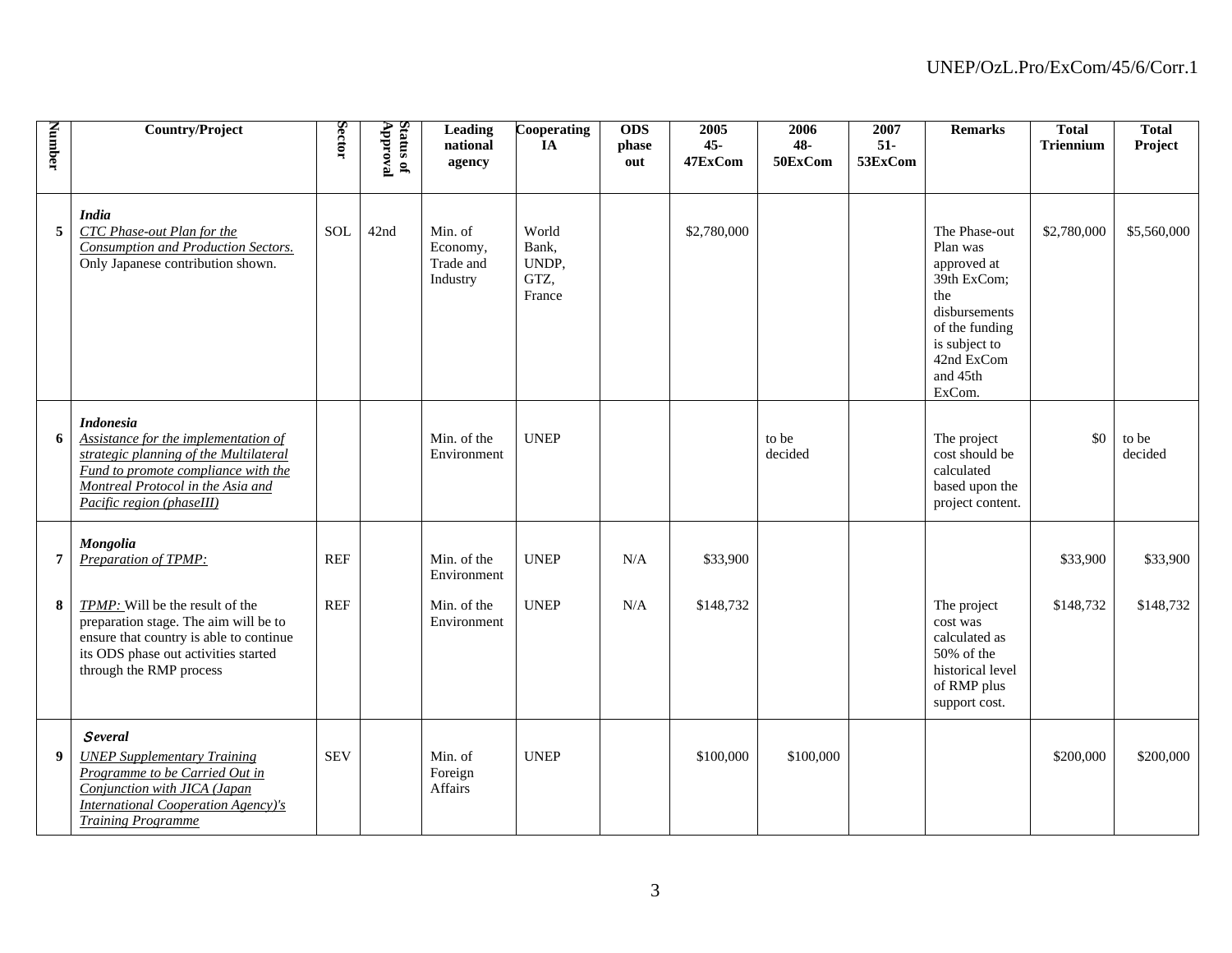### UNEP/OzL.Pro/ExCom/45/6/Corr.1

 $\sim$ 

| <b>Number</b> | <b>Country/Project</b>                                                                                                                                                                                                                                                                                                                                                                                                                                                                                                                                                                                                                                                                                         | <b>Sector</b> | Status of<br>proval | <b>Leading</b><br>national | Cooperating<br><b>IA</b> | <b>ODS</b><br>phase | 2005<br>$45 -$   | 2006<br>48- | 2007<br>$51-$ | <b>Remarks</b>                                                                    | <b>Total</b><br><b>Triennium</b> | <b>Total</b><br>Project |
|---------------|----------------------------------------------------------------------------------------------------------------------------------------------------------------------------------------------------------------------------------------------------------------------------------------------------------------------------------------------------------------------------------------------------------------------------------------------------------------------------------------------------------------------------------------------------------------------------------------------------------------------------------------------------------------------------------------------------------------|---------------|---------------------|----------------------------|--------------------------|---------------------|------------------|-------------|---------------|-----------------------------------------------------------------------------------|----------------------------------|-------------------------|
|               |                                                                                                                                                                                                                                                                                                                                                                                                                                                                                                                                                                                                                                                                                                                |               |                     | agency                     |                          | out                 | 47ExCom          | 50ExCom     | 53ExCom       |                                                                                   |                                  |                         |
| <b>10</b>     | Sri Lanka<br>National Compliance Action Plan: The<br>National Compliance Action Plan<br>(NCAP) will phase-out the remaining<br>consumption of 190.1 ODP tons of<br>Annex A, Group I CFCs, etc. over the<br>period until 2010. A series of<br>investment, non-investment, technical<br>assistance, and capacity building<br>activities are proposed to achieve this<br>target. The NCAP will enable the<br>Government of Sri Lanka, which is<br>facing unexpected challenges due to<br>opening of the Northeast, nevertheless<br>to phase-out CFC consumption by 2005<br>and maintain the momentum after its<br>initiative early phase-out through<br>enforcement of illegal trade prevention<br>measures, etc. | <b>SEV</b>    | 43rd                | Min. of the<br>Environment | UNDP,<br><b>UNEP</b>     |                     | \$751,902        |             |               |                                                                                   | \$751,902                        | \$751,902               |
| 11            | <b>Afghanistan</b><br>(Assistance for the implementation of<br>strategic planning of the Multilateral<br>Fund to promote compliance with the<br>Montreal Protocol in the Asia and<br>Pacific region(phaseIII))                                                                                                                                                                                                                                                                                                                                                                                                                                                                                                 |               |                     | Min. of the<br>Environment | <b>UNEP</b>              |                     | to be<br>decided |             |               | The project<br>cost should be<br>calculated<br>based upon the<br>project content. | \$0                              | to be<br>decided        |
| 12            | <b>Bhutan</b><br>(Assistance for the implementation of<br>strategic planning of the Multilateral<br>Fund to promote compliance with the<br>Montreal Protocol in the Asia and<br>Pacific region(phaseIII))                                                                                                                                                                                                                                                                                                                                                                                                                                                                                                      |               |                     | Min. of the<br>Environment | <b>UNEP</b>              |                     | to be<br>decided |             |               | The project<br>cost should be<br>calculated<br>based upon the<br>project content. | \$0                              | to be<br>decided        |